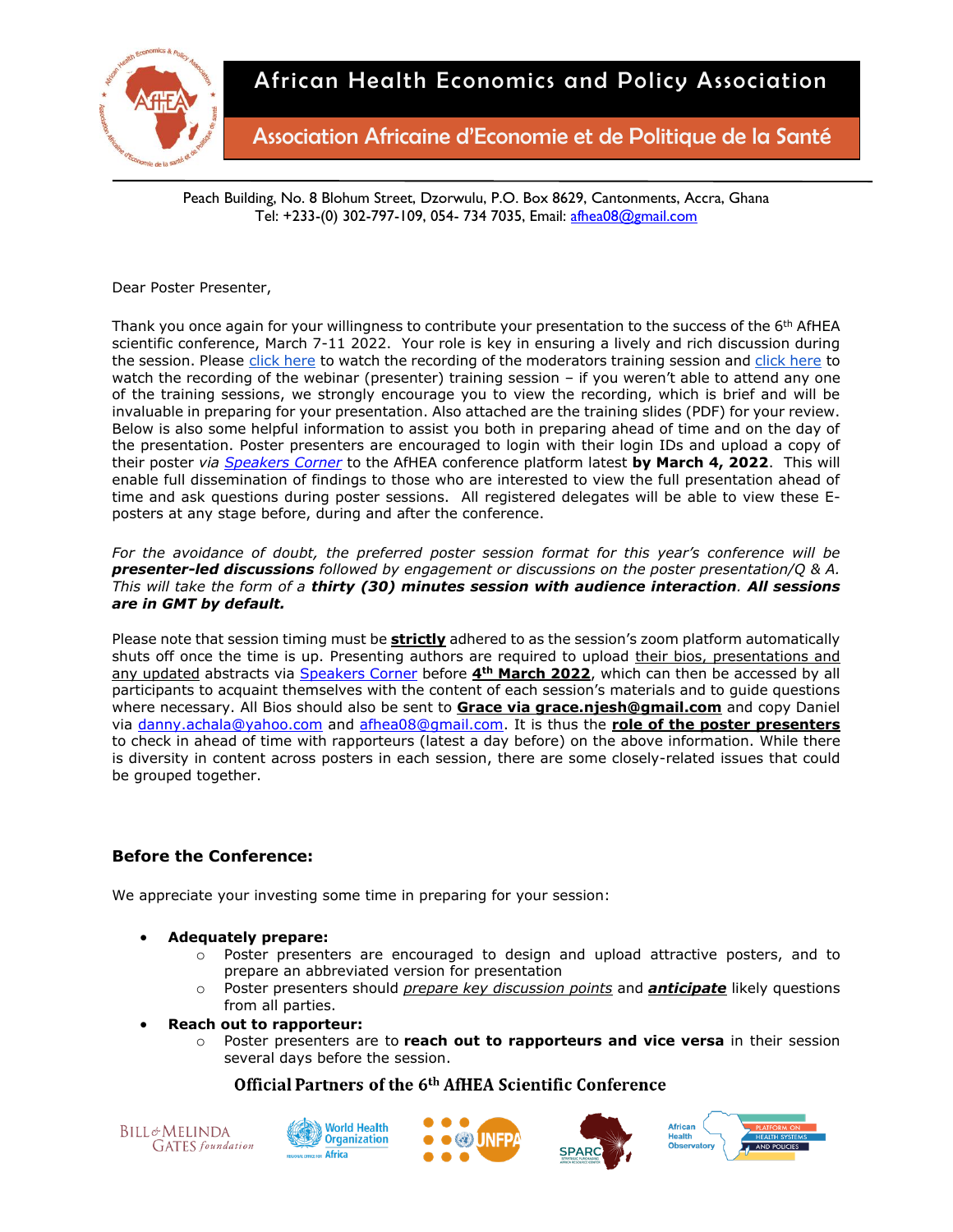## • **Upload all documents:**

- o Please upload your documents (Bios (send a copy to contacts indicated above), updated abstracts (if any) and presentations to the link: [Speakers Corner\)](Speakers%20Corner:%20https:/afhea.confex.com/afhea/2022/abstractsen/extra/index.cgi?EntryType=Paper&username=1626&password=*cookie)
- $\circ$  You can connect with the rapporteurs by searching their name in the Conference platform and hitting the *'connect'* button.

## • **Presentation time:**

- $\circ$  Poster presenters are to ensure their engagement does not exceed the 30 minutes. A day ahead of the session, poster presenters are to kindly provide an abbreviated version of the detailed poster they pre-uploaded. The poster should therefore provide a very brief overview of their project and a more detailed presentation on a particularly interesting aspect of their research.
- o **Font size and colour:** Please ensure that posters are written in a font and color that are easier to read for those with reading/learning difficulties. Please ensure posters are in a sufficiently large font size and font color contrast with the background, to help people with visual impairments.

## • **Promote active engagement:**

- $\circ$  To ensure a lively exchange and discussion, poster presenters are to make time before the poster session to review the pre-uploaded detailed presentations in their session and think about how to encourage participant discussion. Ideally making time for a day or at least an hour or two before the conference towards engagement between presenters and with the audience will be valuable in promoting discussion in the session.
- $\circ$  You can find the poster presentation on the conference platform [here](https://afhea.confex.com/afhea/2022/meetingapp.cgi/Home/0) by searching for your session and then clicking on each individual presentation
- **Session Timing:**
	- o Please **make 100% sure that you have the correct time for the poster session** you are presenting. The default time zone for the conference is GMT. The conference begins each day at 12noon GMT.

## **On the day of your session:**

## • **Session Timing**

Again, please make 100% sure ahead of time that you have the correct time for the session in which you are presenting (set an alarm or reminder if need be) – e.g. some living in the UK think they are at GMT time, but in fact are at British Summer Time (BST), which is GMT+1. So look at the program agenda online in "My Time".

## • **Please join the session 20 minutes before the start.**

#### o **'Join Now'**

A 'Join Now' button will appear on the online platform by your session 20 minutes before your session start time. By clicking 'Join Now' you will be able to enter the zoom waiting room.

## o **Poster Presenters ONLY**

Confex Tech Support will open the room and let the Poster presenter in. Everyone else will remain in the waiting room until it is time to open the poster session up to all who wish to attend or the time runs up for the commencement of the poster session.

## o **Contact all presenters**

Presenters should check that they know how to *contact the Confex tech support and vice versa if they do not show up***.** Confex Tech Support is responsible for advising AfHEA if a poster presenter or chair has not shown up *with the support of AfHEA staff.*

## o **Practice**









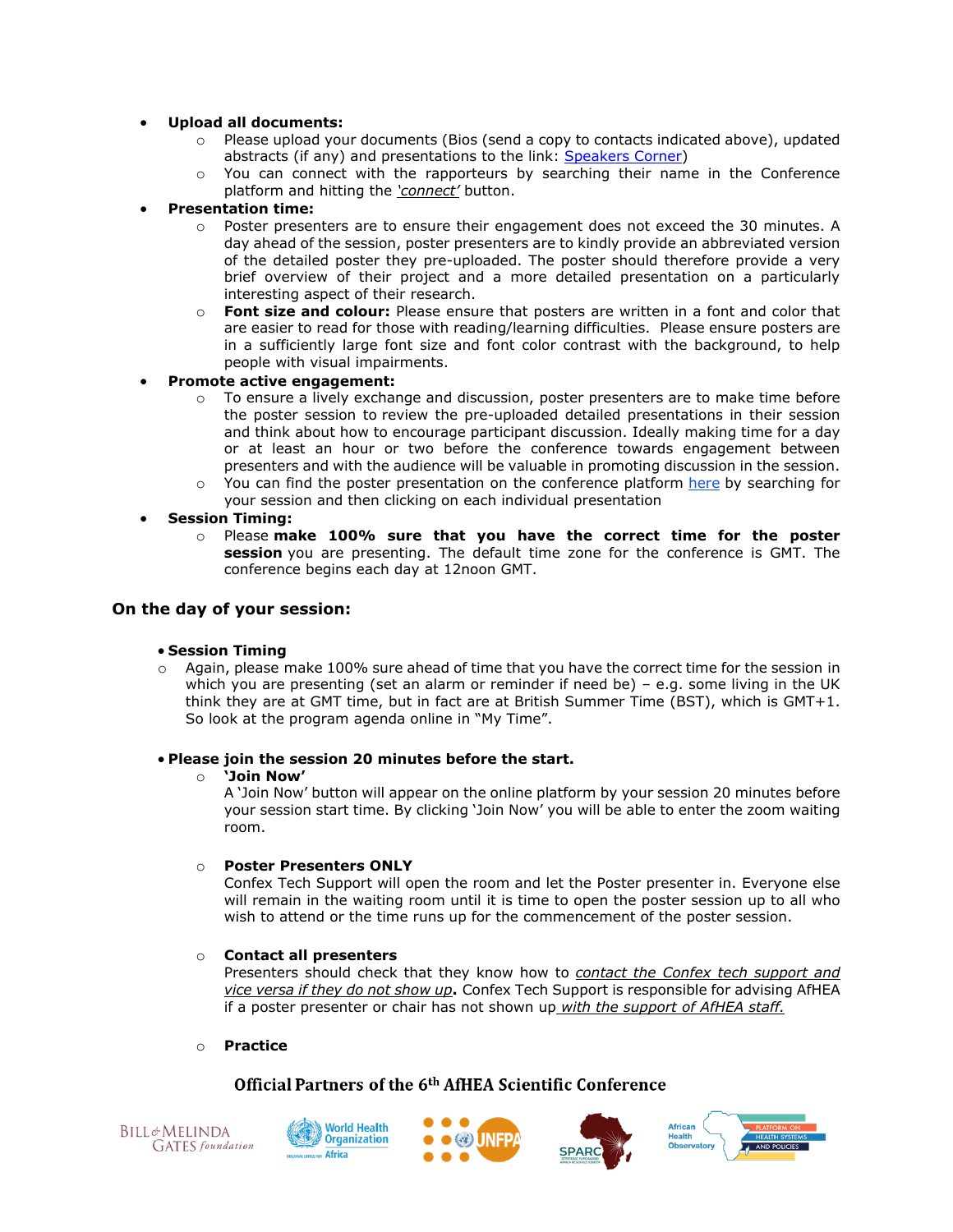- During these 20 mins poster presenters will have the opportunity to practice sharing and un-sharing their screen.
- Please make sure that you know the running order for the session.
- This will also provide the opportunity to ensure your audio and video is working.
- Please request the support of the rapporteur on time keeping signals when time is running up or is up. For example, using the 'Raised Hand' feature / sending a note in the Chat Box, etc.

#### • **Admit All**

 $\circ$  The waiting room will be deactivated by Confex at the start of the session time and everyone will be able to automatically enter the room at that time.

## **Once the session starts:**

- **Session structure for Poster sessions:** The session is thirty minutes long:
	- o *30 mins- Introduction and brief background on the poster topic, Presenter-led discussions with audience engagement or discussions on the poster presentation/Q & A and final remarks*

#### • **Speaking during the session:**

o Presenters are encouraged to speak slowly and clearly, and to frame discussions as openly and inclusively as possible, taking into careful consideration how language or images may be perceived by others.

#### • **Introductions:**

- $\circ$  The presenter will advise participants of the following during the brief introduction:
	- Reminder that the session is being recorded
	- Advice on how to turn off the live transcript by clicking 'hide subtitles' in the Live Transcript Button
	- Encourage participants to ask questions in the Chat box
	- Advice on the format of the session as indicated above.
	- Encourage participant evaluation (if any) after the session.
	- Announce that the session recording will be available 1 week following the end of the conference on the conference platform and will be available for up to a limited period of not less than 6 months.
- o With each poster session being 30 minutes, poster presenters are to practice a targeted discussion of *no more than 5 mins*

## **During the session:**

#### • **Uninterrupted discussion and question times**

- $\circ$  Please ensure poster discussion takes place with questions from audience, you can read the questions in the chat box and open the floor to questions and comments.
- o Take a few questions at a time if you are comfortable doing so, ensuring there are questions from a diversity of people (including attendees from different genders, younger members, people with BME backgrounds etc).
- $\circ$  If taking only one question at a time, try rotating questions based on gender, an early career researcher, or a member of a minority group. All session moderator/chairs are asked to follow this practice. This helps create an inclusive environment where all members are welcome and encouraged to participate.